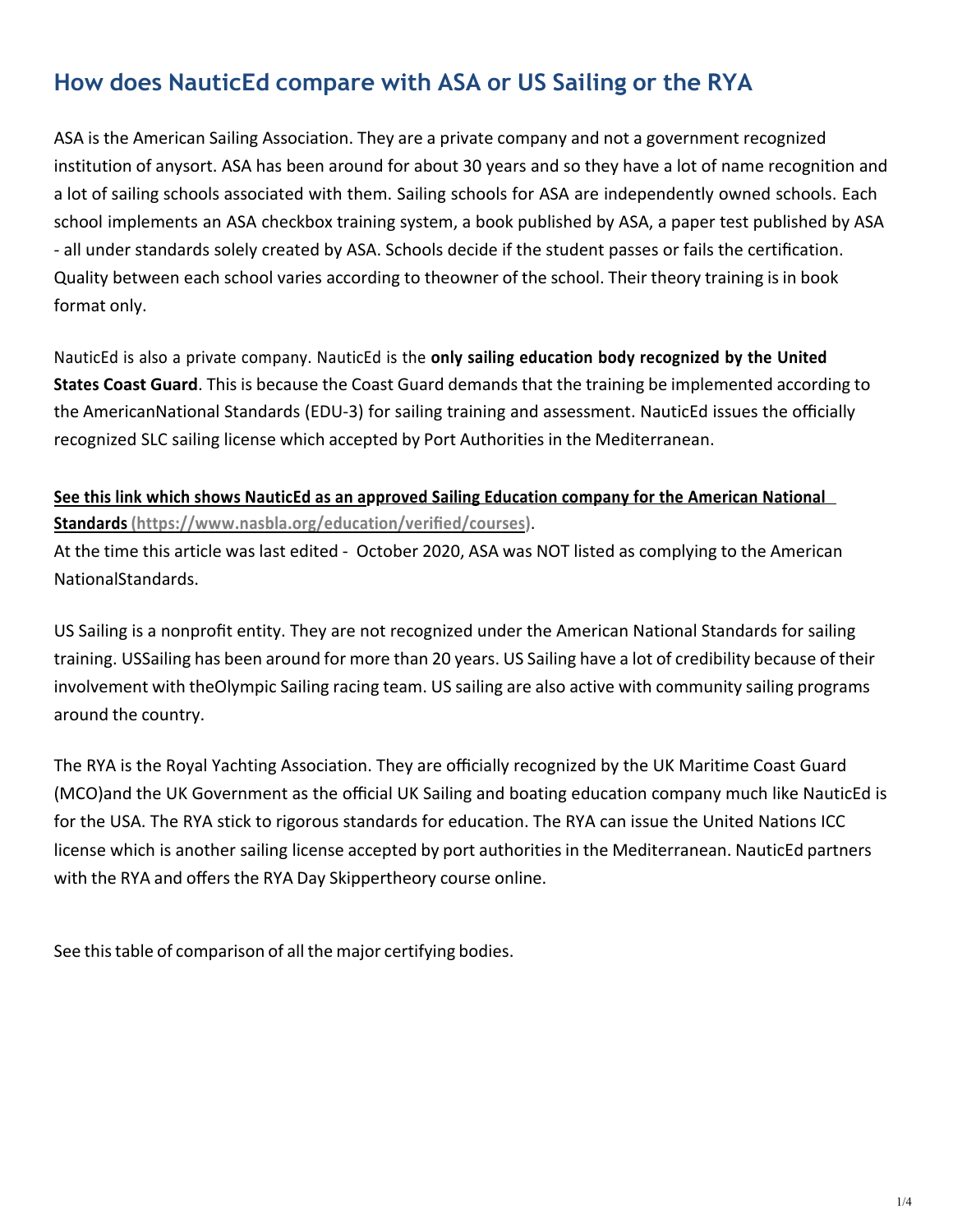|                                                          | <b>NauticEd</b>      | <b>US Sailing</b> | RYA-U.K. ASA |  |
|----------------------------------------------------------|----------------------|-------------------|--------------|--|
| <b>Global Network of Sailing Schools</b>                 |                      |                   |              |  |
| <b>Competency Certification</b>                          |                      |                   |              |  |
| Knowledge Certification                                  |                      |                   |              |  |
| <b>On-the-Water Certification</b>                        |                      |                   |              |  |
| <b>American National Standards</b>                       |                      |                   |              |  |
| <b>NASBLA Compliant Standards Verification</b>           | $\bullet$            |                   |              |  |
| <b>USCG Officially Recognized</b>                        | $\bullet$            |                   |              |  |
| <b>Independent Knowledge Verification</b>                | $\bullet$            |                   |              |  |
| <b>United Nations (UNE Resolution 40) Compliant</b>      |                      |                   |              |  |
| <b>RYA Approved Knowledge Courses</b>                    | $\blacktriangledown$ |                   |              |  |
| <b>Charter Industry Endorsed Standards</b>               |                      |                   |              |  |
| <b>Online Knowledge Courses &amp; Testing</b>            | $\blacktriangledown$ |                   |              |  |
| Free Forever Online eLogbook                             |                      |                   |              |  |
| Free Forever Online Resume & Access                      |                      |                   |              |  |
| <b>Required Annual Paid Membership</b>                   |                      |                   |              |  |
| <b>Instructor Quality Social Feedback &amp; Proofing</b> | $\bullet$            |                   |              |  |
| <b>Instructor Social/Emotional Training</b>              |                      |                   |              |  |
| <b>Book Options</b>                                      |                      |                   |              |  |
| eBook Options For All Course Material                    |                      |                   |              |  |
| <b>Online Sailing Simulations</b>                        |                      |                   |              |  |
| <b>Free Online Courses</b>                               |                      |                   |              |  |
| <b>Sailing Vacation Planning Services</b>                |                      |                   |              |  |
| <b>Youth Program</b>                                     |                      |                   |              |  |

NauticEd certifications are listed below. Visit our **Sailing Courses (https://www.nauticed.org/sailing-courses)** page todiscover how your goals would match the certification ranks.

- Qualified Crew
- **·** Skipper Small
- \* KeelboatSkipper Large Keelboat
- Bareboat Charter Master (this rank is required to gain the
- SLC)Offshore Captain
- Additionally, there is a Catamaran endorsement available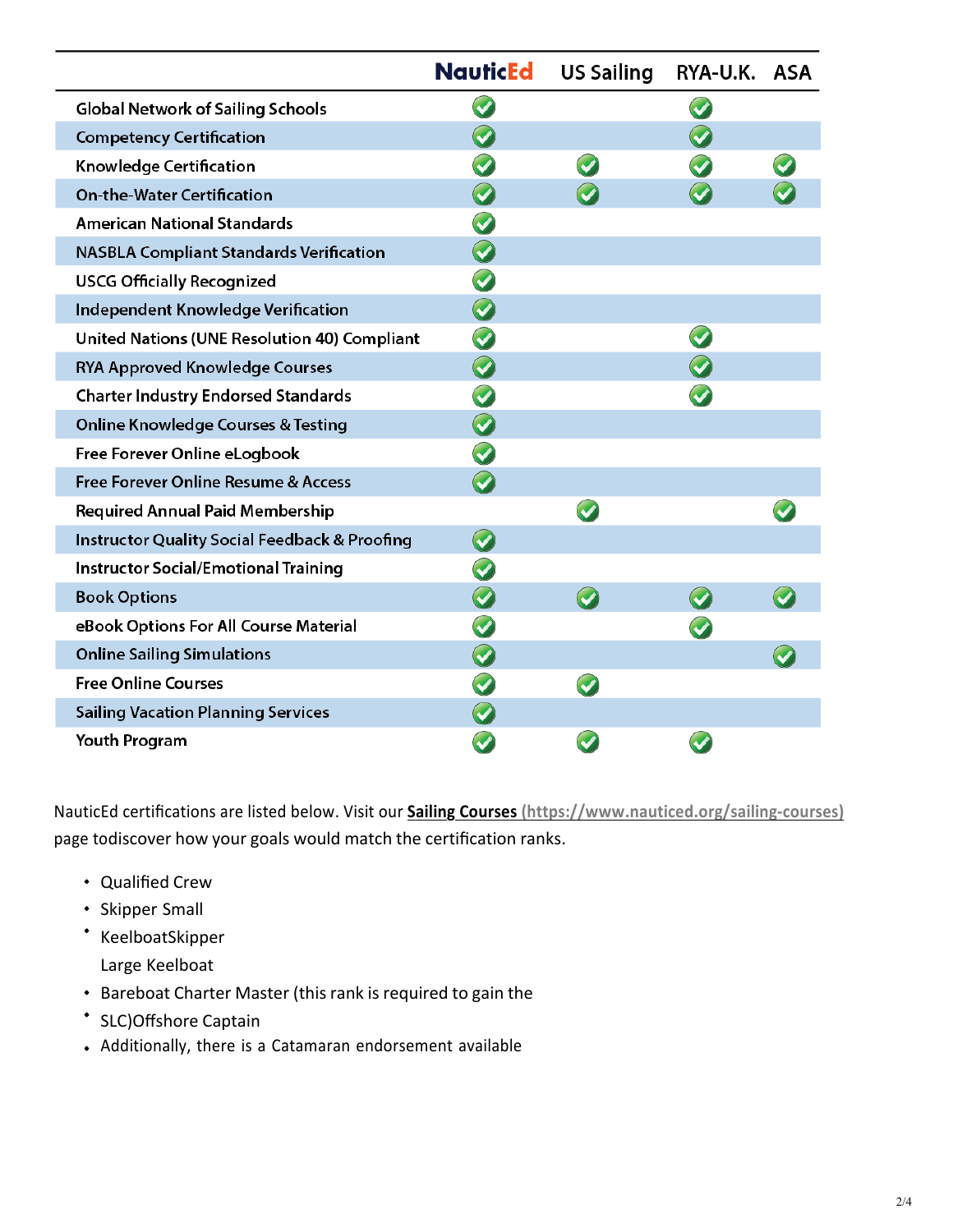## **How Do The Certifications Stack Up**



The above image shows how NauticEd certifications stack up against ASA Certifications. Essentially:

- ASA 101 is equivalent to **NauticEd Skipper Small Keelboat** except that the NauticEd content is much more in-depth and that NauticEd is officially recognized by the USCG and ASA is not.
- ASA 103 is equivalent to **NauticEd Skipper Large Keelboat** except that the NauticEd content is much more in-depth and that NauticEd requires extensive Maneuvering Under Power skills to be awarded the certificate.
- ASA 104 is equivalent to **NauticEd Bareboat Charter Master** except that the NauticEd content is much more in-depth and that NauticEd requires Coastal Navigation and Electronic Navigation as well as extensive on the water experience to be awarded the certificate. Also ASA 104 is not necessarily accepted by Yacht charter companies because there is no requirement for an acceptable amount of on the water experience.
- ASA 106 is equivalent to **NauticEd Captain** except that the NauticEd content is much more in-depth and thatNauticEd requires extensive on the water experience to be awarded the certificate.
- ASA 114 is equivalent to NauticEd Catamaran Endorsement except that the NauticEd content is much more in- depth and that NauticEd requires a full competence assessment to be awarded the certificate.

Admittedly we are biased but the following is why we believe NauticEd is the best company to choose as your sailingeducation partner:

NauticEd uses 21st century education techniques. Our approach to certification is based in competence both in **practicalon-the-water skills and in theory knowledge**. Certifications and licenses are issued only when the student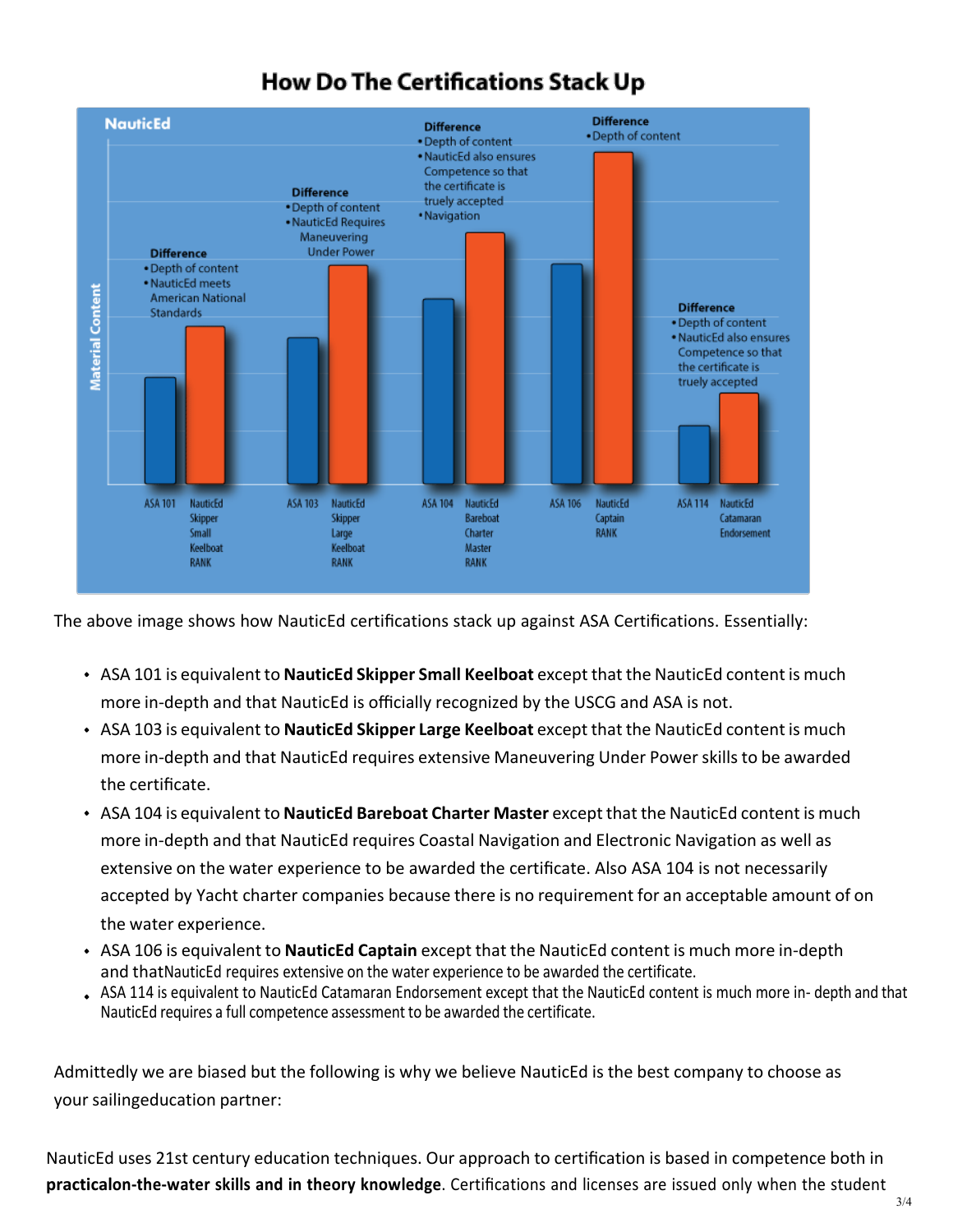exhibits a high degree of competence which is measured by extensive past sailing experience logged and passing a rigorous set of multimedia course material. In addition, to gain the certificate recognized by the Coast Guard, the student must be deemed competent under the standardized set of on-the-water assessment rubrics established by the Coast Guard. The rubrics were created by sailing industry professionals who advised on the assessment rubrics. This assessment is implemented by our network of practical NauticEd schools who also adhere to the American National Standards. In ouropinion, the assessment rubrics are created to the proper standard for **practical on-the-water competence as well astheory knowledge.**

NauticEd uses top quality practical training schools for on-the-water training. The on-the-water portion is broken out into2 parts to ensure competence as developed by the United States Coast Guard; Training and then Assessment using a standardized education methodology - Rubrics. Students are trained on-the-water over a series of approximately 35 tasks. The student is then assessed as to their grade of competence for each task. At the end of the assessment, the instructor has objective information so asto assign an overall practical competence to the student; Fail - Qualified Crew -Skipper - Bareboat Charter Master - Offshore Captain. In this manner, the instructor/assessor feels no pressure to pass someone just because they paid their money. If a less than desired practical competence is awarded, then a remediation plan is developed with the student to bring the student up to the desired expectations.

Overall, NauticEd focuses **more on competence** of the student and delivers a Coast Guard recognized sailing certification in accordance with the American National Standardsin a mannerthat is more fitting for the 21st century.

Because of the above, NauticEd has additionally been authorized by Mediterranean Governments to issue the SLC whichis a **legal sailing license** valid for sailing in their waters. **All yacht charter companies** worldwide accept the NauticEd certifications and the SLC as being recognized and valid.

Give NauticEd a try today by starting out with two free courses online and also entering some time into your **electronic logbook. All for free. (http://www.nauticed.org/two-free-sailing-courses)**